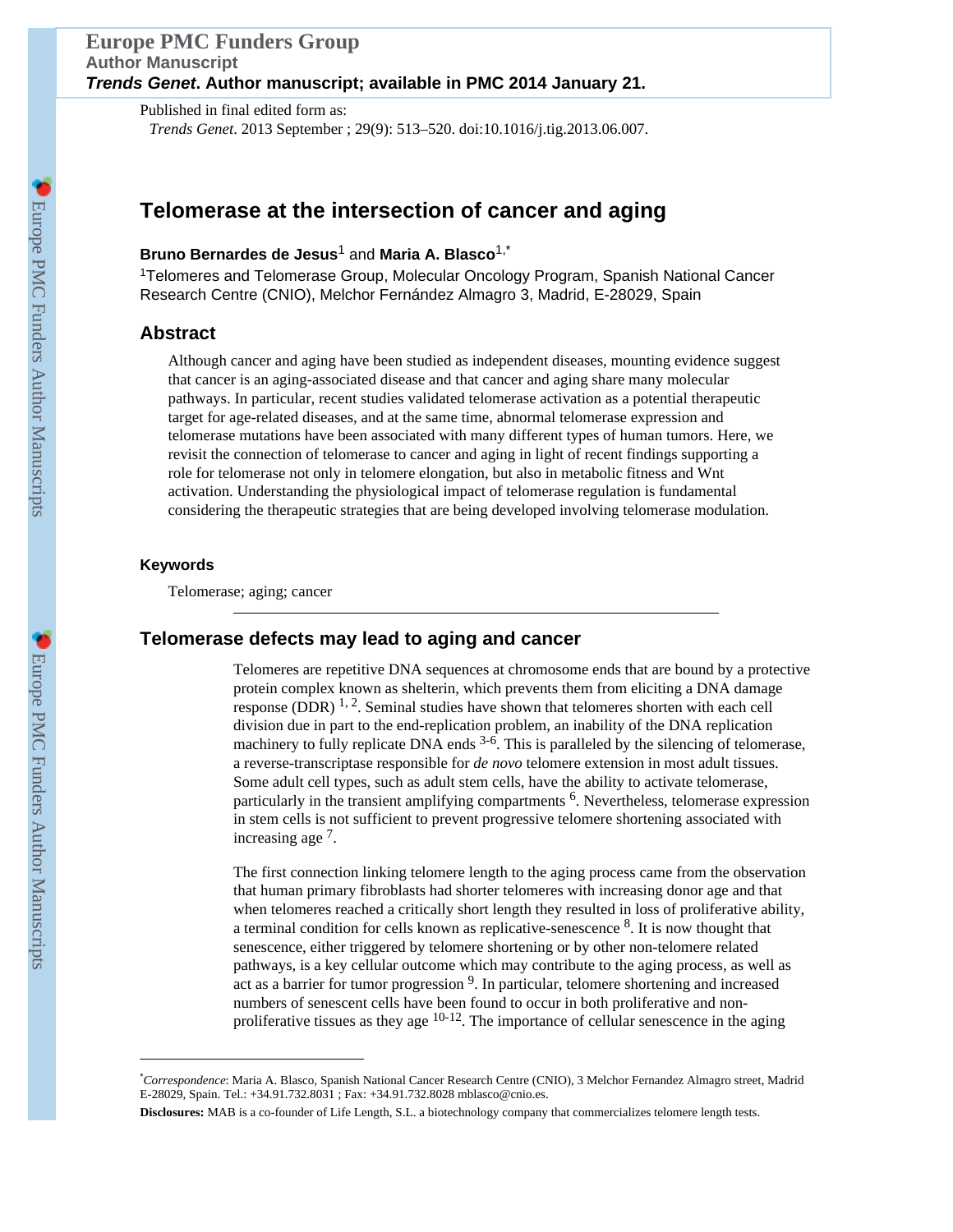process was recently demonstrated by depletion of senescent cells in the context of an adult organism, the BubR1 progeroid mouse model, which rescued tissue dysfunction and increased organismal health-span (of note, BubR1 mice present an unusually high level of senescent cells and so may not be completely reflective of the natural aging process)  $^{13}$ . In a similar manner, telomerase activation strategies have been recently shown to prevent telomere shortening associated with aging, delay organismal aging, and increase both healthspan and longevity <sup>14, 15</sup>.

The anti-aging role of telomerase has been demonstrated to be largely mediated by its canonical role in elongating telomeres, which prevents the accumulation of critically short telomeres and loss of tissue homeostasis  $14$ ,  $15$ . In particular, telomere shortening in the context of adult stem cell compartments, has been previously demonstrated to cause severe impairment of stem cell mobilization and a subsequent defect in the ability to regenerate tissues  $16$ , a situation that is similar to that of the so-called human telomere syndromes  $17$ ,  $18$ . This is because short/unprotected chromosome ends are recognized as persistent/nonrepairable DNA breaks triggering persistent DDR 18-20, as well as cellular senescence or apoptosis mediated by the p53 pathway.

Short telomeres, and subsequent DDR activation, could occur both in cancer and aging (Fig. 1). On one hand, increased abundance of short telomeres correlates with higher genomic instability and decreased longevity in various organisms, including mice, zebrafish, and yeast 21-24. In particular, mice deficient for telomerase or for telomere binding proteins are characterized by accelerated age-related defects 14, 16, 18, 19, 21, 22, 25-32 with the load of telomere dysfunction correlating with the lifespan of mice  $33$ . In humans, short telomeres are considered good indicators of an individual's health status and correlate with both genetic and environmental factors 18, 34-37. Although recent findings strongly support the idea that short telomeres drive several age-related diseases  $38$  we cannot exclude the possibility that in some situations short telomeres may be a consequence of the disease itself.

Although tumors may arise from cells with short telomeres and chromosomal instability, telomerase activation and telomere maintenance are requisites for the progression of most human tumor types 39-49. Further linking TERT (telomerase reverse transcriptase, the human telomerase) to cancer are GWAS results showing correlations between particular SNP variants on the 5p15.33 bin (which includes TERT) and a higher cancer risk <sup>21, 50-58</sup>. In particular, genetic variants in telomerase-associated genes and in the TERT-CLPTM1L locus are associated with different cancer types  $50, 59.65$ . Although the mechanism by which these variants interfere with telomerase levels/activity is mostly unknown, there are indications that the variants may lead to an increase in the gradual shortening of telomeres over time <sup>52, 59</sup>, but these results still need to be confirmed <sup>66</sup>. On the other hand, two recent studies linked melanoma risk to promoter mutations in the TERT gene associated with increased transcriptional activity of the TERT promoter  $67, 68$ , demonstrating the importance of tightly controlled telomerase expression.

Like cancer, aging encompasses a spectrum of cellular and molecular changes, but in the case of aging, these eventually result in loss of regenerative capacity and tissue dysfunction, either through loss of functional cells or through the accumulation of surviving aberrantly damaged cells, which could result in the appearance of neoplasias. In this review we focus on aging associated with telomere shortening, and on how telomerase could be an important therapeutic target for this process. To support the dual role of telomerase in aging and cancer we highlight recent studies that have demonstrated that expression of telomerase in aged organisms is a valuable tool to counteract tissue degeneration through the protection of short telomeres 69, envisioning that controlled telomerase activation under particular settings may delay age-related tumorigenesis.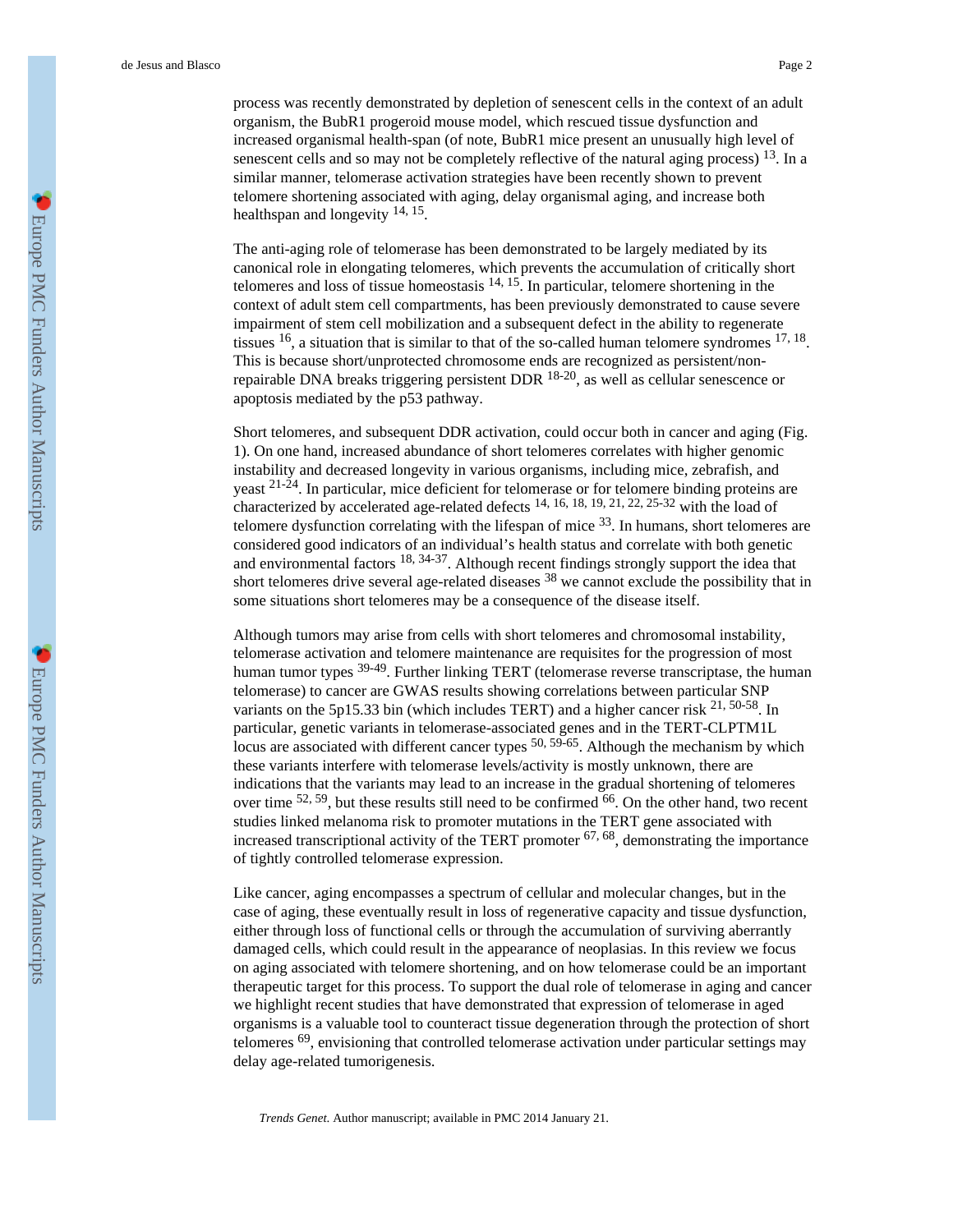# **Telomerase as a key factor that regulates aging**

Evolution has developed different barriers against cancer amongst different species. These barriers are related to the ability to cope with DNA damage and the prevention of the accumulation of damaged cells and tissues. Irrespective of its source, damage acts as the basis for the development of dysfunctional tissues, which are a hallmark of age decline as well as the basis for cancer  $69, 70$ .

Patients carrying mutations in genes crucial for telomere maintenance show accelerated aging phenotypes. Such is the case for patients carrying mutations in *TERT*, *TERC* or other telomere maintenance genes, which lead to an accelerated aging syndrome known as dyskeratosis congenita (DC)  $^{71}$ . DC encompasses a spectrum of pathologies including abnormal skin pigmentation, nail dystrophy, leukoplakia and pancytopenia 72. In patients carrying mutations in *TERT* and *TERC*, the severity of pathologies correlates with the abundance of short telomeres, so the onset of disease is anticipated with increasing generations (a phenomenon known as "genetic anticipation")  $\frac{73}{3}$ . Interestingly, human telomere syndromes closely recapitulate the phenotypes of previously generated mouse models for telomerase deficiency. In particular, mice genetically deficient for telomerase or some of the telomere-binding proteins present a plethora of pathologies generally characterized by the loss of tissue regeneration and organ function  $32, 74$ . In addition to the defects in the highly proliferative tissues such as the bone marrow or the skin, mice and humans with telomerase deficiency also present pathologies in more quiescent tissues, such as cardiomyopathy, insulin resistance, and lung and liver fibrosis  $^{75, 76}$ . To date it remains unknown how telomerase deficiency also leads to short telomeres in tissues with a lower proliferative potential  $^{77,78}$ . In this regard, mitochondrial dysfunction has been recently reported in quiescent tissues (such as the heart and liver) in the context of telomerase deficiency in mice. Several reports described that mt-TERT (TERT that localizes at mitochondria) improves mitochondrial function and protects from oxidative stress  $79-81$ . In particular, telomerase deficient mice that have been bred for several generations and have an increased abundance of short telomeres present a marked mitochondrial compromise triggered by the suppression of the peroxisome proliferator-activated receptor gamma, coactivator 1 alpha and beta (PGC1α and PGC1β) networks which control, amongst other processes, mitochondrial function and oxidative defense 82. Interestingly, this connection between telomere dysfunction and mitochondrial dysfunction is mediated by p53, a common checkpoint to telomere syndromes 83. Additionally, mitochondrial dysfunction in quiescent tissues of telomerase-deficient mice could be initiated by pathways independent of  $p53^{83}$ . Of note, mitochondrial defects have been described in the first generation of TERT KO mice  $(G1)$  82, when telomere length is still conserved, demonstrating that mitochondrial dysfunction could, at least partially, precede or parallel telomere shortening. It has also been recently demonstrated that mitochondrial dysfunction is associated with physiological mouse aging, and reverted by telomerase activation <sup>15, 82</sup>.

With the aim of dissecting the role of telomerase activity and telomere length in cancer and aging, various mouse models for telomerase over-expression have been generated (table 1). Transgenic mice that carry the mouse *TERT* gene under the control of the keratin 5 promoter (*K5-mTERT* referred hereafter as *TgTERT*) show increased tissue fitness, however, owing to an increased incidence of spontaneous tumors, these mice do not show an extended median lifespan 84. To unmask the potential anti-aging role of telomerase, TgTERT mice were crossed with mice carrying extra copies of the tumor suppressors p53, p16 and Arf (Sp16/ SArf/Sp53 mice), which were previously reported to be cancer resistant <sup>14</sup>. In this context, TgTERT/Sp16/SArf/Sp53 showed improved health span and a 40% increase in median longevity compared to wild-type controls, or 26% comparing with the long-lived and healthy Sp16/SArf/Sp53 mice, demonstrating the anti-aging activity of telomerase. A similar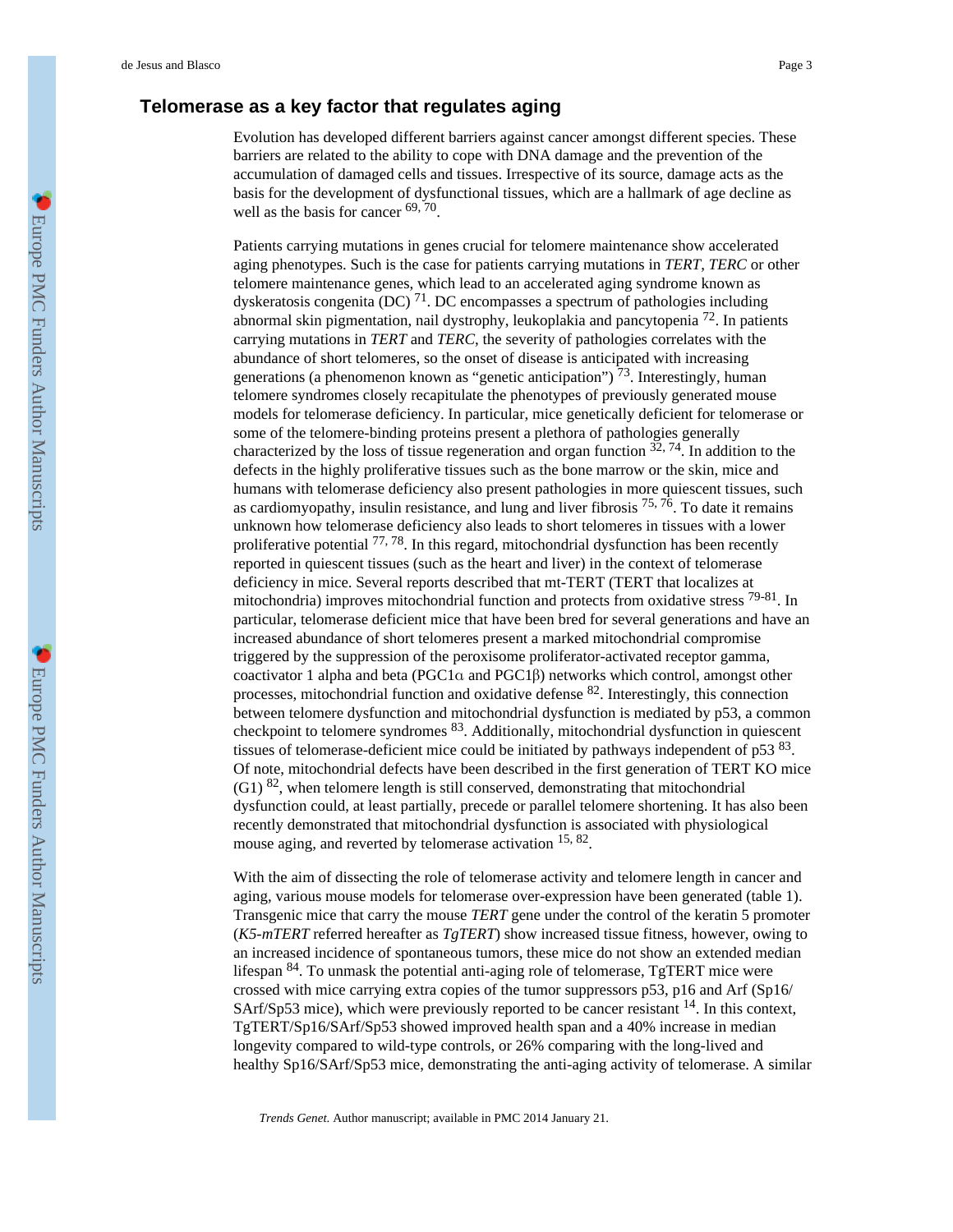scenario occurred when telomerase overexpression was combined with other cancerprotective conditions, such as by subjecting mice to caloric restriction (CR). In this setting, telomerase overexpression synergized with CR to significantly extend mouse lifespan *<sup>85</sup>* . This synergy between telomerase and tumor resistance in extending organismal longevity seems to be a naturally occurring strategy, such as in the case of the mole rat or other small animals that are positive for telomerase, present higher tumor suppressor barriers <sup>86, 87</sup> and have an unusually increased longevity for their species. Although this synergy could be a strategy in some situations, there are exceptions (such as the American beaver, another longlived rodent, which has no detectable telomerase activity <sup>88</sup>), highlighting the complexity of aging.

More recently, two independent studies demonstrated that telomerase activation either in a mouse model of accelerated-aging (late generation TERT-ER mouse model) or in naturalaged mice (1 and 2 year old wild-type mice) is sufficient to delay aging without increasing cancer incidence 15, 89. These studies support the idea that telomere shortening is one of the molecular mechanisms of cellular aging and lifespan modulation, and more notably, they demonstrate that telomerase reactivation in adult (or aged) organisms has a positive impact in delaying aging, which can be separated from its role in cancer when its aberrantly expressed. Future work should focus on understanding the molecular mechanisms by which telomerase delays aging and disease in different organs and tissues. Below we discuss novel pathways and telomerase partners which could be also involved in these processes.

# **Telomerase regulation in cancer**

The role of telomerase in cancer has been extensively studied. Almost all human cancers present activation of telomerase as a hallmark, most likely as a mechanism to allow unlimited cell proliferation of tumor cells <sup>90</sup>. Although telomerase activation can be an early event in cancer, it is not necessary for cancer initiation <sup>91</sup>. However, telomerase can stimulate tumor progression by ensuring maintenance of telomeres above a critically short length, thus preventing induction of cellular senescence or apoptosis. Several mechanisms have been reported to activate telomerase in cancer, such as different oncogenes including Myc and Wnt <sup>92-94</sup> which act as transcriptional regulators of telomerase. Additional telomerase activation mechanisms involving alternative splicing or epigenetic alterations have also been described <sup>95</sup>. Recently, mutations increasing transcriptional activity of the TERT promoter from generation of *de novo* consensus binding motifs for E-twenty-six (ETS) transcription factors have been described in human melanomas  $^{67,68}$ . In addition to the canonical role of telomerase in maintaining telomeres above a critical length, telomerase has also been proposed to regulate other pathways, which could have an impact on cancer growth, such as regulation of Wnt targets and metabolism  $(^{82, 96})$ . Getting rid of telomerase can also be problematic; the lack of telomerase could lead to increased chromosomal instability, which in turn could be at the basis for cancer initiation when tumor suppressor barriers are bypassed <sup>97</sup>. Indeed, recent evidence demonstrated that short telomeres alone could lead to genomic instability and cancer 98. Thus, the current view is that telomerase deficiency may contribute to the early steps of cancer development by fueling chromosomal instability, while subsequent activation of telomerase may be necessary to allow tumor growth and tumor progression towards more malignant states <sup>99</sup>.

Loss of function and gain of function mouse models for telomerase have been instrumental in understanding the role of telomerase in cancer. On one hand, telomerase deficient mice  $(mTR<sup>-/-</sup>)$  are resistant to both induced and spontaneous tumorigenesis  $100$ , except when telomerase deficient mice were crossed with p53<sup>+/−</sup> or p53<sup>-/−</sup> 101, 102. In this scenario a switch to epithelial carcinogenesis was observed, consistent with the role of telomere shortening in the pathophysiology of human cancers  $103$ . Short telomeres could be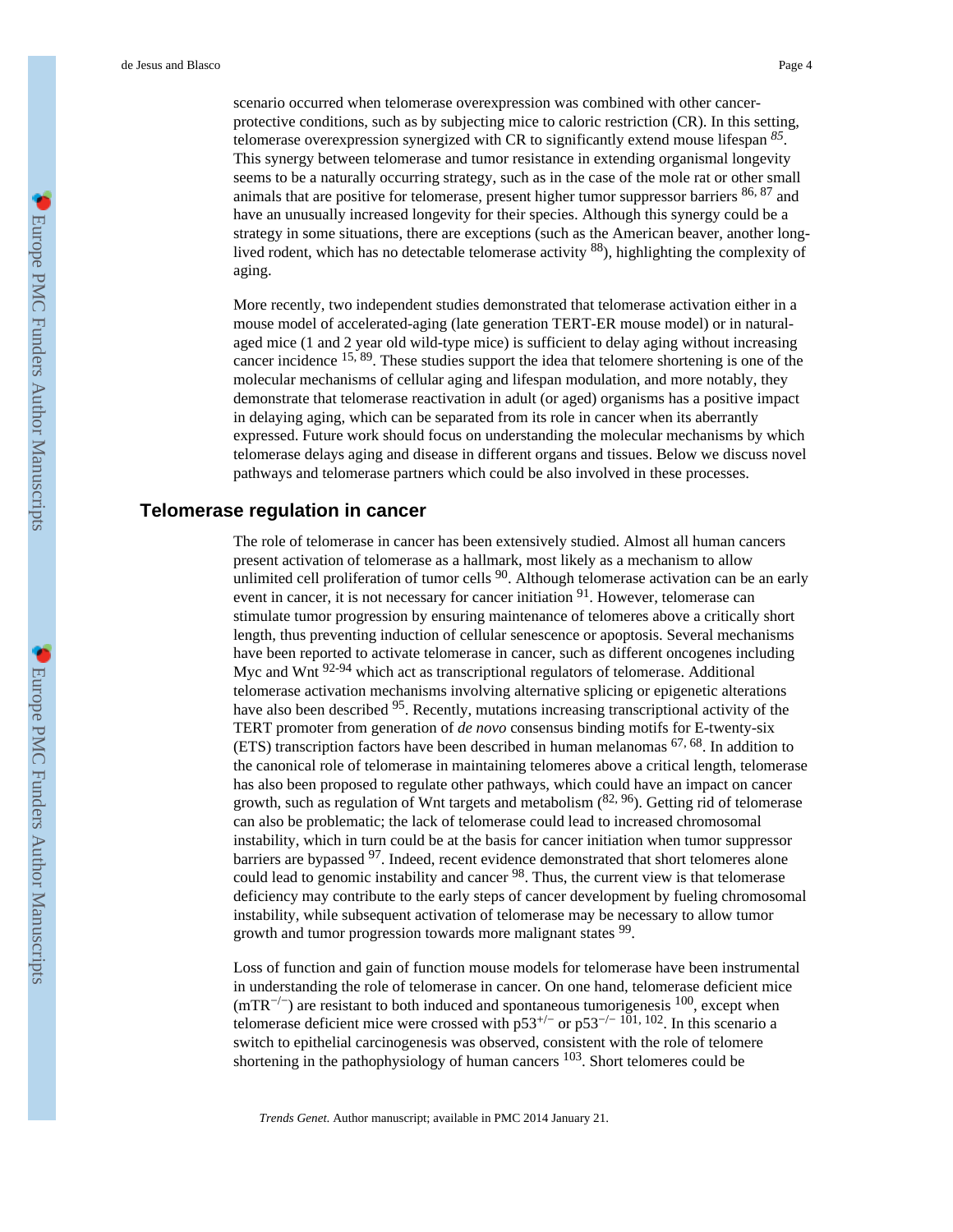recognized as DNA double strand (dsDNA) breaks, a deleterious DNA aberration that results in a strong activation of DNA damage repair (DDR) pathways. With an intact DDR and active checkpoints, cells with dsDNA breaks activate a multitude of signaling cascades which conclude in  $p53$  and tumor suppressor activation. This cascade of events culminates in activation of anti-proliferation signals. On the other hand, if tumor suppressors or p53 are bypassed, a common characteristic of tumors, chromosome fusions and genomic instability could converge to give rise to cancer. This potential of telomerase to sustain the growth of tumor cells illustrates the importance of telomerase regulation in adult tissues, and probably explains why most adult cells silence telomerase expression.

Given the importance of telomerase to sustain cancer growth, telomerase inhibitors were considered as potential therapies against tumor malignancy. Recent evidence demonstrates, however, that tumors in which telomerase are lost may well activate different pathways to overcome this situation, such as alternative telomere lengthening  $104-106$ .

In addition to the canonical role of telomerase in maintaining telomeres, telomerase overexpression has also been shown to influence the regulation of the Wnt pathway, although the physiological relevance and mechanism of this regulation is still debated  $15, 93, 94, 96, 107$ . Nevertheless, given that telomerase activity is aberrantly overexpressed in some cancers, it is possible that Wnt modulation through higher levels of telomerase could contribute to the phenotype of some neoplasias  $108$ .

Metabolic defects are an important link between cancer and aging. Interestingly, metabolically relevant genes that have been shown to be down-regulated in the presence of short telomeres, such as *PGC1*α*/*β, and potentially activated by telomerase re-expression, are also linked to tumor progression  $109, 110$ . Thus, telomerase activation in tumors may also alter cellular metabolism. Further work will be required to refine these complex relationships been telomeres, telomerase and metabolism.

In this regard, transgenic mouse models (e.g.,  $TgTERT$  mice  $^{14}$ ) have shown that constitutive telomerase over-expression throughout mouse development results in a slightly higher incidence of cancer. Interestingly, telomerase over-expression to similar levels but in the context of the adult organism using a gene therapy strategy, showed beneficial effects delaying aging and extending longevity without increased cancer incidence 15. This could be related to the fact that the gene-therapy vectors employed (AAV) lead to a loss of TERT expression in highly proliferating cells or tissues. Another explanation could be that AAV preferentially targets post-mitotic cells, which are potentially more resistant to cancer initiation. Alternatively, although the TgTERT mice are the product of single germline integration, they constitutively express telomerase, independently of the replicative potential of a tissue, most likely facilitating proliferation and expansion of cells carrying pathogenic mutations.

#### **Telomerase in stem cells**

Stem cells play an important role in the aging process. Stem cell depletion seems to be at the basis of some diseases and could account for accelerated aging syndromes  $^{111-115}$ . Moreover, conditions that trigger premature aging, such as telomere shortening, also impair the ability of stem cells to regenerate tissues  $^{16}$ . Indeed, cells with the longest telomeres are enriched at adult stem cell niches both in mice and humans, most likely owing to the fact that these cells have the ability to activate telomerase  $7,116$ . However, physiological telomerase activation in stem cell compartments is not sufficient to maintain overall telomere length with aging, and telomere shortening and DNA damage accumulation is also a characteristic of aged stem cells <sup>117</sup>.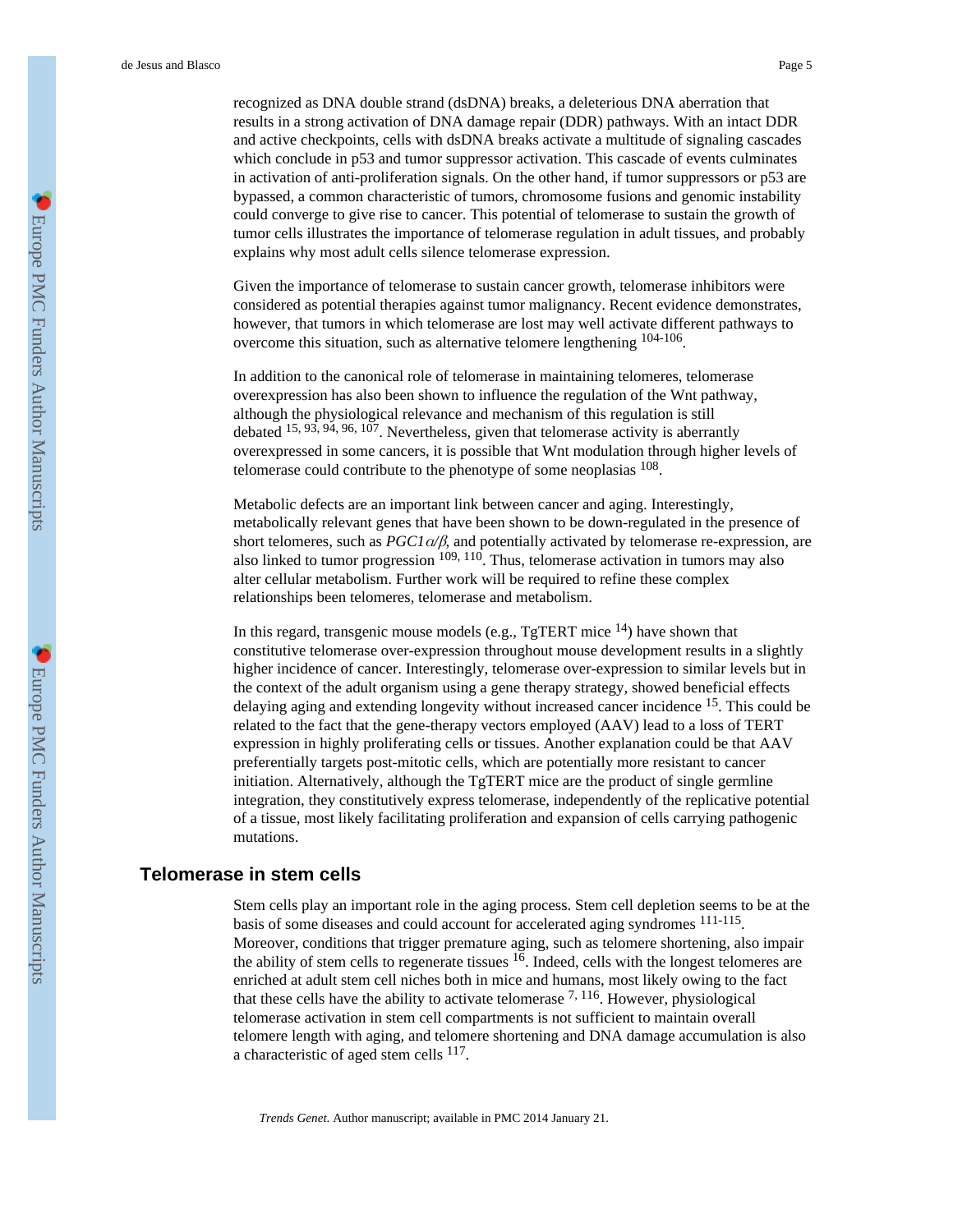Tumors are thought to be sustained by a subpopulation of cells with stem cell-like properties, the so called cancer initiating cells  $^{118, 119}$ . It will be of interest to address whether these cancer-initiating populations also have the ability to maintain telomeres and activate telomerase activity.

### **Therapies based on telomerase: therapeutic value and future perspectives**

As discussed above, telomerase activation is a potential therapeutic strategy for the treatment of age-related diseases 14, 120. In particular, telomerase activation in adult or old mice by means of a gene therapy strategy was shown to be sufficient to improve metabolic fitness, neuromuscular capacity, and prevent bone loss, as well as significantly increase both median and maximum longevity, without increased cancer incidence. The finding that this strategy of telomerase activation does not lead to cancer could be due to the fact that the vectors used  $(AAV)9^{121}$  are non-integrative, thus preventing the expansion of clones with telomerase overexpression 122. Similarly, telomerase expression in an accelerated model of ageing owing to telomere loss (G4<sup>TERT-ER</sup> model) rescued several age phenotypes <sup>89</sup>, and although higher genomic instability was detected, it did not lead to an increase in tumorigenesis. These studies suggest that telomerase expression could be considered a feasible approach to reverse tissue dysfunction and extend healthy lifespan without increasing cancer incidence. Dedicated studies should be performed in the future, using mice at different ages and comparisons at the same age, to assess the safety potential of these strategies. The actual value of these new therapies will reside in their safety, and a detailed understanding of the telomeric and non-telomeric roles of telomerase in tissue-specific healing and cancer will be crucial for considering telomerase for anti-aging therapies.

Whether these promising results could be translated to humans is unknown. It seems hazardous to use the lack of tumorigenesis in mice as evidence for the safety of protelomerase therapies in humans, as it is known that telomerase is differentially regulated in these organisms  $123$ ,  $124$ . The fact that human longevity is much longer than that of mice could increase the probability of cancer formation favored by an external telomerase treatment. The opposite argument can be made, however, in that humans are much more resistant to cancer than mice and therefore it is less likely that telomerase activation could lead to cancer in humans compared to mice. Even though the peak of telomerase activity in humans occurs at early stages, as it does in mice,, humans almost completely lose telomerase activity from somatic tissues in the adulthood, contrary to mice where telomerase is found in some somatic tissues  $125, 126$ . As a starting point for translating these findings to the clinic, telomerase activation is likely to be first tested for treatment of the so-called telomere syndromes  $17$ . In this scenario the use of tissue specific gene-therapy vectors expressing telomerase could be envisaged as a potential solution. Based on those outcomes, it will be easier to assess the feasibility of expanding telomerase activation as a strategy for combating cancer.

## **Concluding Remarks**

The finding that telomerase plays roles in distinct and complementary circuitries have helped reveal its function in cancer and aging. Indeed, a change of paradigm seems to be occurring in telomerase biology, with a switch from viewing telomerase as fueling cancer to reversing aging. Telomerase expression in a background of high levels of tumor suppressors or in aged organisms seems to prevent its expected pro-cancer activity and yet it still functions as an anti-aging factor. Supporting this notion are novel telomerase activators 120, 127, 128, some of which are commercially available, used as anti-aging supplements. Although much of the recent work provides only proof-of-principle that telomerase works for tissue healing, we cannot dismiss that in the future telomerase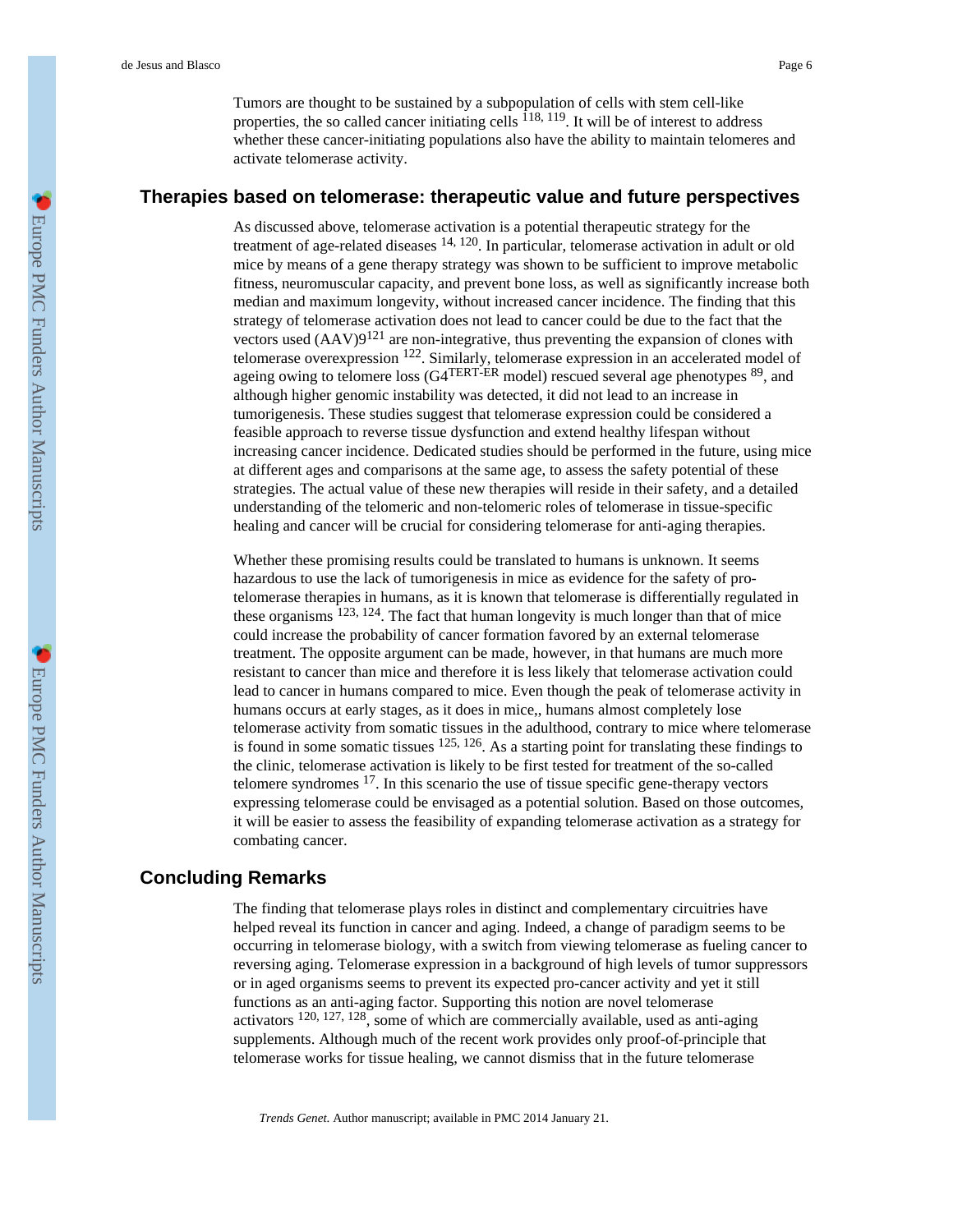expression could be used as a safe approach for certain telomere-diseases 17 or other accelerated aging syndromes.

## **Acknowledgments**

**Funding** Work at the Blasco lab was funded by Spanish Ministry of Science and Innovation Projects SAF2008-05384 and CSD2007-00017, European Union FP7 Projects 2007-A-201630 (GENICA) and 2007- A-200950 (TELOMARKER), European Research Council Advanced Grant GA#232854, Körber Foundation, Fundación Botín and Fundación Lilly.

### **References**

- 1. McClintock B. The Behavior in Successive Nuclear Divisions of a Chromosome Broken at Meiosis. Proc Natl Acad Sci U S A. 1939; 25:405–416. [PubMed: 16577924]
- 2. Muller HJ. The remaking of chromosomes. The Collecting Net. 1938; 8:182–195.
- 3. Hayflick L, Moorhead PS. The serial cultivation of human diploid cell strains. Exp Cell Res. 1961; 25:585–621. [PubMed: 13905658]
- 4. Levy MZ, et al. Telomere end-replication problem and cell aging. J Mol Biol. 1992; 225:951–960. [PubMed: 1613801]
- 5. Olovnikov AM. Telomeres, telomerase, and aging: origin of the theory. Exp Gerontol. 1996; 31:443–448. [PubMed: 9415101]
- 6. Blasco MA. Telomere length, stem cells and aging. Nat Chem Biol. 2007; 3:640–649. [PubMed: 17876321]
- 7. Flores I, et al. The longest telomeres: a general signature of adult stem cell compartments. Genes Dev. 2008; 22:654–667. [PubMed: 18283121]
- 8. de Jesus BB, Blasco MA. Assessing cell and organ senescence biomarkers. Circ Res. 2012; 111:97– 109. [PubMed: 22723221]
- 9. Collado M, Serrano M. The power and the promise of oncogene-induced senescence markers. Nat Rev Cancer. 2006; 6:472–476. [PubMed: 16723993]
- 10. Jiang H, et al. Telomere shortening and ageing. Z Gerontol Geriatr. 2007; 40:314–324. [PubMed: 17943234]
- 11. Epel ES, et al. Accelerated telomere shortening in response to life stress. Proc Natl Acad Sci U S A. 2004; 101:17312–17315. [PubMed: 15574496]
- 12. Canela A, et al. High-throughput telomere length quantification by FISH and its application to human population studies. Proc Natl Acad Sci U S A. 2007; 104:5300–5305. [PubMed: 17369361]
- 13. Baker DJ, et al. Clearance of p16Ink4a-positive senescent cells delays ageing-associated disorders. Nature. 2011; 479:232–236. [PubMed: 22048312]
- 14. Tomas-Loba A, et al. Telomerase reverse transcriptase delays aging in cancer-resistant mice. Cell. 2008; 135:609–622. [PubMed: 19013273]
- 15. Bernardes de Jesus B, et al. Telomerase gene therapy in adult and old mice delays aging and increases longevity without increasing cancer. EMBO Mol Med. 2012; 4:1–14. [PubMed: 22180285]
- 16. Flores I, et al. Effects of telomerase and telomere length on epidermal stem cell behavior. Science. 2005; 309:1253–1256. [PubMed: 16037417]
- 17. Armanios M, Blackburn EH. The telomere syndromes. Nat Rev Genet. 2012; 13:693–704. [PubMed: 22965356]
- 18. Armanios M, et al. Short telomeres are sufficient to cause the degenerative defects associated with aging. Am J Hum Genet. 2009; 85:823–832. [PubMed: 19944403]
- 19. Hao LY, et al. Short telomeres, even in the presence of telomerase, limit tissue renewal capacity. Cell. 2005; 123:1121–1131. [PubMed: 16360040]
- 20. Morrish TA, Greider CW. Short telomeres initiate telomere recombination in primary and tumor cells. PLoS Genet. 2009; 5:e1000357. [PubMed: 19180191]
- 21. Blasco MA, et al. Telomere shortening and tumor formation by mouse cells lacking telomerase RNA. Cell. 1997; 91:25–34. [PubMed: 9335332]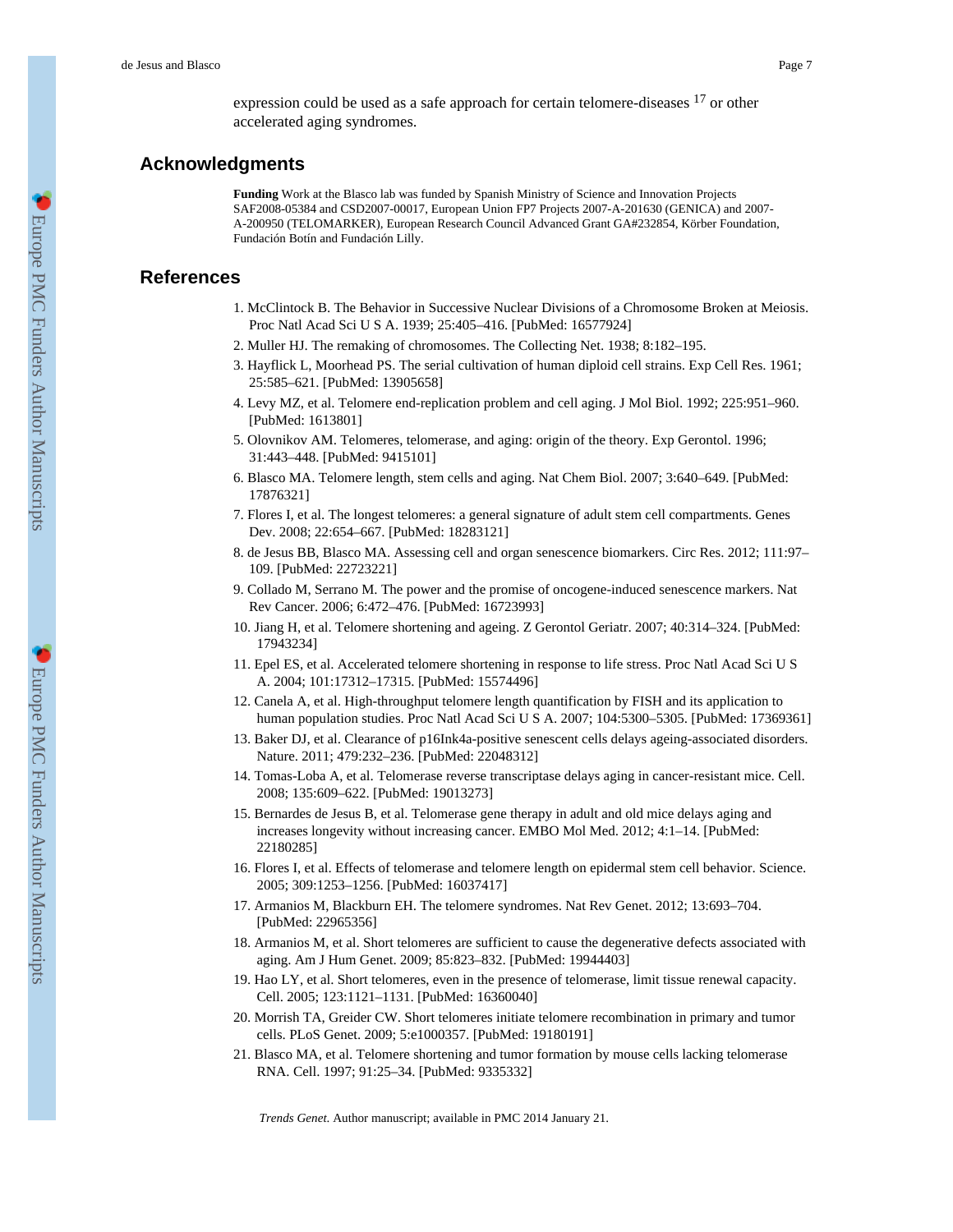- 23. Lundblad V, Szostak JW. A mutant with a defect in telomere elongation leads to senescence in yeast. Cell. 1989; 57:633–643. [PubMed: 2655926]
- 24. Henriques CM, et al. Telomerase is required for zebrafish lifespan. PLoS Genet. 2013; 9:e1003214. [PubMed: 23349637]
- 25. Gonzalez-Suarez E, et al. Increased epidermal tumors and increased skin wound healing in transgenic mice overexpressing the catalytic subunit of telomerase, mTERT, in basal keratinocytes. EMBO J. 2001; 20:2619–2630. [PubMed: 11387197]
- 26. Martinez P, Blasco MA. Role of shelterin in cancer and aging. Aging Cell. 2010; 9:653–666. [PubMed: 20569239]
- 27. Armanios MY, et al. Telomerase mutations in families with idiopathic pulmonary fibrosis. N Engl J Med. 2007; 356:1317–1326. [PubMed: 17392301]
- 28. Mitchell JR, et al. A telomerase component is defective in the human disease dyskeratosis congenita. Nature. 1999; 402:551–555. [PubMed: 10591218]
- 29. Tsakiri KD, et al. Adult-onset pulmonary fibrosis caused by mutations in telomerase. Proc Natl Acad Sci U S A. 2007; 104:7552–7557. [PubMed: 17460043]
- 30. Vulliamy T, et al. The RNA component of telomerase is mutated in autosomal dominant dyskeratosis congenita. Nature. 2001; 413:432–435. [PubMed: 11574891]
- 31. Yamaguchi H, et al. Mutations in TERT, the gene for telomerase reverse transcriptase, in aplastic anemia. N Engl J Med. 2005; 352:1413–1424. [PubMed: 15814878]
- 32. Martinez P, Blasco MA. Telomeric and extra-telomeric roles for telomerase and the telomerebinding proteins. Nat Rev Cancer. 2011; 11:161–176. [PubMed: 21346783]
- 33. Vera E, et al. The rate of increase of short telomeres predicts longevity in mammals. Cell Rep. 2012; 2:732–737. [PubMed: 23022483]
- 34. Alder JK, et al. Short telomeres are a risk factor for idiopathic pulmonary fibrosis. Proc Natl Acad Sci U S A. 2008; 105:13051–13056. [PubMed: 18753630]
- 35. Benetos A, et al. Short telomeres are associated with increased carotid atherosclerosis in hypertensive subjects. Hypertension. 2004; 43:182–185. [PubMed: 14732735]
- 36. Cipriano C, et al. Accumulation of cells with short telomeres is associated with impaired zinc homeostasis and inflammation in old hypertensive participants. J Gerontol A Biol Sci Med Sci. 2009; 64:745–751. [PubMed: 19359441]
- 37. Elvsashagen T, et al. The load of short telomeres is increased and associated with lifetime number of depressive episodes in bipolar II disorder. J Affect Disord. 2011; 135:43–50. [PubMed: 21880373]
- 38. Codd V, et al. Identification of seven loci affecting mean telomere length and their association with disease. Nat Genet. 2013; 45:422–427. 427e421–422. [PubMed: 23535734]
- 39. Chadeneau C, et al. Telomerase activity associated with acquisition of malignancy in human colorectal cancer. Cancer Res. 1995; 55:2533–2536. [PubMed: 7780964]
- 40. Tang R, et al. Close correlation between telomerase expression and adenomatous polyp progression in multistep colorectal carcinogenesis. Cancer Res. 1998; 58:4052–4054. [PubMed: 9751608]
- 41. Fang DC, et al. Telomere erosion is independent of microsatellite instability but related to loss of heterozygosity in gastric cancer. World J Gastroenterol. 2001; 7:522–526. [PubMed: 11819821]
- 42. Engelhardt M, et al. Telomerase and telomere length in the development and progression of premalignant lesions to colorectal cancer. Clin Cancer Res. 1997; 3:1931–1941. [PubMed: 9815582]
- 43. Maruyama Y, et al. Telomere length and telomerase activity in carcinogenesis of the stomach. Jpn J Clin Oncol. 1997; 27:216–220. [PubMed: 9379506]
- 44. Lantuejoul S, et al. Telomere shortening and telomerase reverse transcriptase expression in preinvasive bronchial lesions. Clin Cancer Res. 2005; 11:2074–2082. [PubMed: 15756034]
- 45. Meeker AK, et al. Telomere shortening occurs in subsets of normal breast epithelium as well as in situ and invasive carcinoma. Am J Pathol. 2004; 164:925–935. [PubMed: 14982846]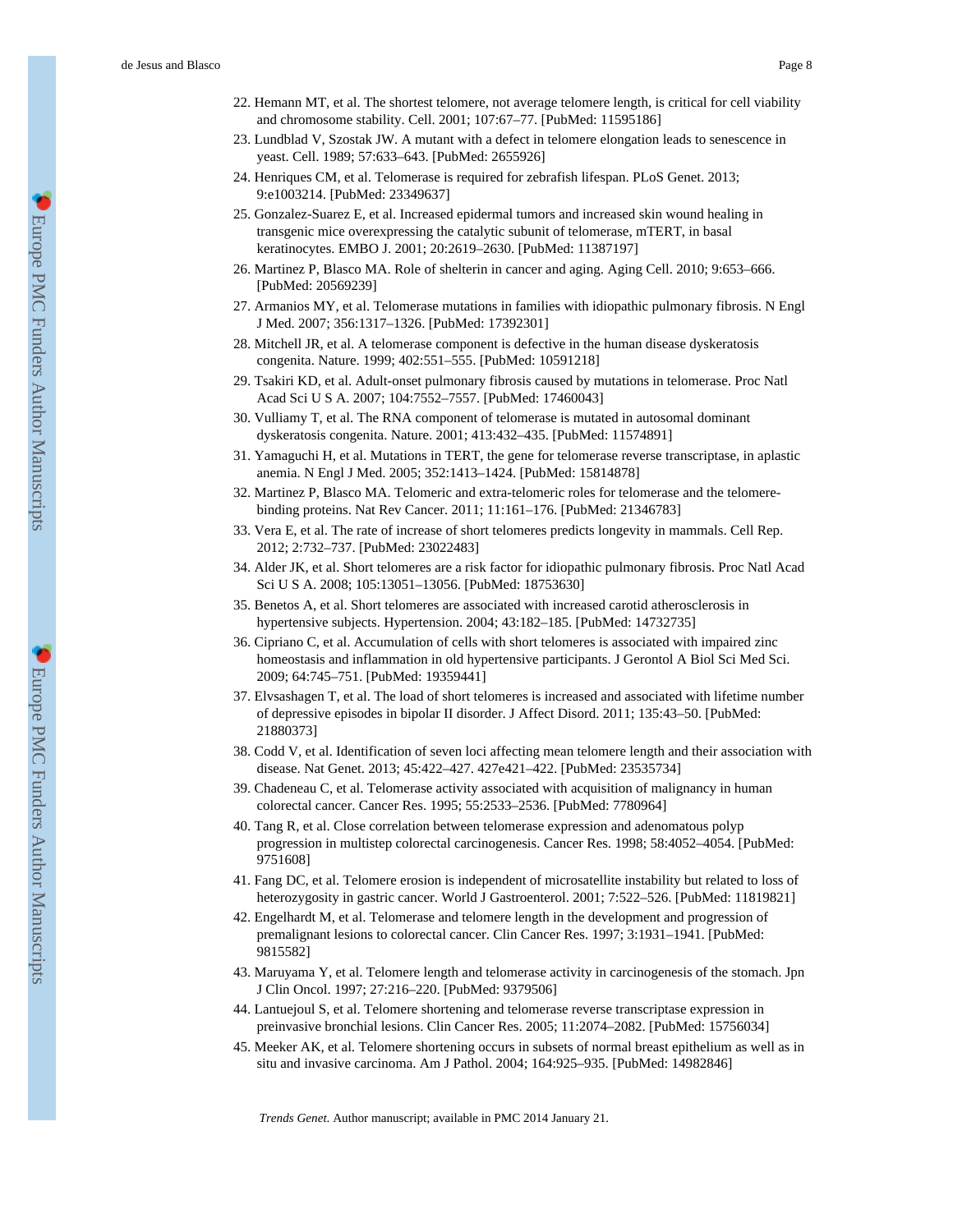- 47. Meeker AK, et al. Telomere shortening is an early somatic DNA alteration in human prostate tumorigenesis. Cancer Res. 2002; 62:6405–6409. [PubMed: 12438224]
- 48. Finley JC, et al. Chromosomal instability in Barrett's esophagus is related to telomere shortening. Cancer Epidemiol Biomarkers Prev. 2006; 15:1451–1457. [PubMed: 16896031]
- 49. Zheng YL, et al. Telomere attrition in cancer cells and telomere length in tumor stroma cells predict chromosome instability in esophageal squamous cell carcinoma: a genome-wide analysis. Cancer Res. 2009; 69:1604–1614. [PubMed: 19190333]
- 50. McKay JD, et al. Lung cancer susceptibility locus at 5p15.33. Nat Genet. 2008; 40:1404–1406. [PubMed: 18978790]
- 51. Wang Y, et al. Common 5p15.33 and 6p21.33 variants influence lung cancer risk. Nat Genet. 2008; 40:1407–1409. [PubMed: 18978787]
- 52. Hills M, Lansdorp PM. Short telomeres resulting from heritable mutations in the telomerase reverse transcriptase gene predispose for a variety of malignancies. Ann N Y Acad Sci. 2009; 1176:178–190. [PubMed: 19796246]
- 53. Willeit P, et al. Telomere length and risk of incident cancer and cancer mortality. JAMA. 2010; 304:69–75. [PubMed: 20606151]
- 54. Londono-Vallejo JA. Telomere length heterogeneity and chromosome instability. Cancer Lett. 2004; 212:135–144. [PubMed: 15341022]
- 55. Meeker AK, et al. Telomere length abnormalities occur early in the initiation of epithelial carcinogenesis. Clin Cancer Res. 2004; 10:3317–3326. [PubMed: 15161685]
- 56. Calado RT, Chen J. Telomerase: not just for the elongation of telomeres. Bioessays. 2006; 28:109– 112. [PubMed: 16435298]
- 57. Hosgood HD 3rd, et al. Genetic variation in telomere maintenance genes, telomere length, and lung cancer susceptibility. Lung Cancer. 2009; 66:157–161. [PubMed: 19285750]
- 58. Van Dyke AL, et al. Chromosome 5p Region SNPs Are Associated with Risk of NSCLC among Women. J Cancer Epidemiol. 2009; 2009:242151. [PubMed: 20445798]
- 59. Rafnar T, et al. Sequence variants at the TERT-CLPTM1L locus associate with many cancer types. Nat Genet. 2009; 41:221–227. [PubMed: 19151717]
- 60. Shete S, et al. Genome-wide association study identifies five susceptibility loci for glioma. Nat Genet. 2009; 41:899–904. [PubMed: 19578367]
- 61. Wrensch M, et al. Variants in the CDKN2B and RTEL1 regions are associated with high-grade glioma susceptibility. Nat Genet. 2009; 41:905–908. [PubMed: 19578366]
- 62. Jin G, et al. Common genetic variants on 5p15.33 contribute to risk of lung adenocarcinoma in a Chinese population. Carcinogenesis. 2009; 30:987–990. [PubMed: 19369581]
- 63. Landi MT, et al. A genome-wide association study of lung cancer identifies a region of chromosome 5p15 associated with risk for adenocarcinoma. Am J Hum Genet. 2009; 85:679–691. [PubMed: 19836008]
- 64. Petersen GM, et al. A genome-wide association study identifies pancreatic cancer susceptibility loci on chromosomes 13q22.1, 1q32.1 and 5p15.33. Nat Genet. 2010; 42:224–228. [PubMed: 20101243]
- 65. Hofer P, et al. MNS16A tandem repeats minisatellite of human telomerase gene: a risk factor for colorectal cancer. Carcinogenesis. 2011; 32:866–871. [PubMed: 21422235]
- 66. Pooley KA, et al. No association between TERT-CLPTM1L single nucleotide polymorphism rs401681 and mean telomere length or cancer risk. Cancer Epidemiol Biomarkers Prev. 2010; 19:1862–1865. [PubMed: 20570912]
- 67. Huang FW, et al. Highly recurrent TERT promoter mutations in human melanoma. Science. 2013; 339:957–959. [PubMed: 23348506]
- 68. Horn S, et al. TERT promoter mutations in familial and sporadic melanoma. Science. 2013; 339:959–961. [PubMed: 23348503]
- 69. de Jesus BB, Blasco MA. Potential of telomerase activation in extending health span and longevity. Curr Opin Cell Biol. 2012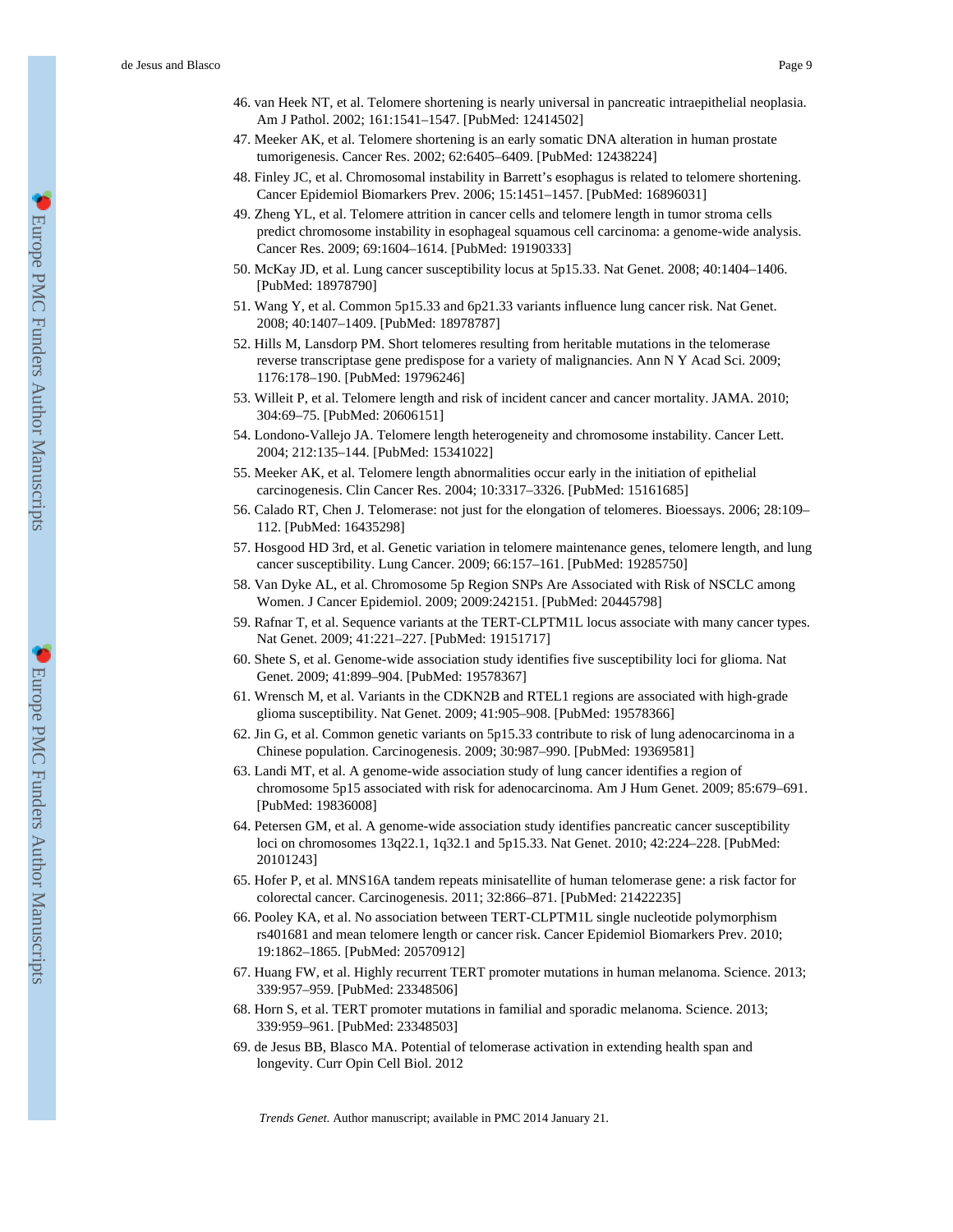- 70. Serrano M, Blasco MA. Cancer and ageing: convergent and divergent mechanisms. Nat Rev Mol Cell Biol. 2007; 8:715–722. [PubMed: 17717516]
- 71. Calado RT, Young NS. Telomere diseases. N Engl J Med. 2009; 361:2353–2365. [PubMed: 20007561]
- 72. Dokal I. Dyskeratosis congenita. Hematology Am Soc Hematol Educ Program. 2011; 2011:480– 486. [PubMed: 22160078]
- 73. Armanios M. Syndromes of telomere shortening. Annu Rev Genomics Hum Genet. 2009; 10:45– 61. [PubMed: 19405848]
- 74. Beier F, Foronda M, Martinez P, Blasco MA. Conditional TRF1 knockout in the hematopoietic compartment leads to bone marrow failure and recapitulates clinical features of Dyskeratosis congenita. Blood. 2012; 120:2990–3000. [PubMed: 22932806]
- 75. Leri A, et al. Ablation of telomerase and telomere loss leads to cardiac dilatation and heart failure associated with p53 upregulation. EMBO J. 2003; 22:131–139. [PubMed: 12505991]
- 76. Basel-Vanagaite L, et al. Expanding the clinical phenotype of autosomal dominant dyskeratosis congenita caused by TERT mutations. Haematologica. 2008; 93:943–944. [PubMed: 18460650]
- 77. Aikata H, et al. Telomere reduction in human liver tissues with age and chronic inflammation. Exp Cell Res. 2000; 256:578–582. [PubMed: 10772830]
- 78. Chimenti C, et al. Senescence and death of primitive cells and myocytes lead to premature cardiac aging and heart failure. Circ Res. 2003; 93:604–613. [PubMed: 12958145]
- 79. Chiodi I, Mondello C. Telomere-independent functions of telomerase in nuclei, cytoplasm, and mitochondria. Front Oncol. 2012; 2:133. [PubMed: 23061047]
- 80. Saretzki G. Telomerase, mitochondria and oxidative stress. Exp Gerontol. 2009; 44:485–492. [PubMed: 19457450]
- 81. Gordon DM, Santos JH. The emerging role of telomerase reverse transcriptase in mitochondrial DNA metabolism. J Nucleic Acids. 2010; 2010
- 82. Sahin E, et al. Telomere dysfunction induces metabolic and mitochondrial compromise. Nature. 2011; 470:359–365. [PubMed: 21307849]
- 83. Sahin E, DePinho RA. Axis of ageing: telomeres, p53 and mitochondria. Nat Rev Mol Cell Biol. 2012; 13:397–404. [PubMed: 22588366]
- 84. Gonzalez-Suarez E, et al. Antagonistic effects of telomerase on cancer and aging in K5-mTert transgenic mice. Oncogene. 2005; 24:2256–2270. [PubMed: 15688016]
- 85. Vera E, et al. Telomerase Reverse Transcriptase Synergizes with Calorie Restriction to Increase Health Span and Extend Mouse Longevity. PLoS ONE. 2013; 8:e53760. doi: 53710.51371/ journal.pone.0053760. [PubMed: 23349740]
- 86. Gorbunova V, Seluanov A. Coevolution of telomerase activity and body mass in mammals: from mice to beavers. Mech Ageing Dev. 2009; 130:3–9. [PubMed: 18387652]
- 87. Seluanov A, et al. Hypersensitivity to contact inhibition provides a clue to cancer resistance of naked mole-rat. Proc Natl Acad Sci U S A. 2009; 106:19352–19357. [PubMed: 19858485]
- 88. Gorbunova V, Bozzella MJ, Seluanov A. Rodents for comparative aging studies: from mice to beavers. Age. 2008; 30:111–119. [PubMed: 19424861]
- 89. Jaskelioff M, et al. Telomerase reactivation reverses tissue degeneration in aged telomerasedeficient mice. Nature. 2011; 469:102–106. [PubMed: 21113150]
- 90. Shay JW, Bacchetti S. A survey of telomerase activity in human cancer. Eur J Cancer. 1997; 33:787–791. [PubMed: 9282118]
- 91. Hackett JA, Greider CW. Balancing instability: dual roles for telomerase and telomere dysfunction in tumorigenesis. Oncogene. 2002; 21:619–626. [PubMed: 11850787]
- 92. Wu KJ, et al. Direct activation of TERT transcription by c-MYC. Nat Genet. 1999; 21:220–224. [PubMed: 9988278]
- 93. Hoffmeyer K, et al. Wnt/beta-catenin signaling regulates telomerase in stem cells and cancer cells. Science. 2012; 336:1549–1554. [PubMed: 22723415]
- 94. Greider CW. Molecular biology. Wnt regulates TERT--putting the horse before the cart. Science. 2012; 336:1519–1520. [PubMed: 22723405]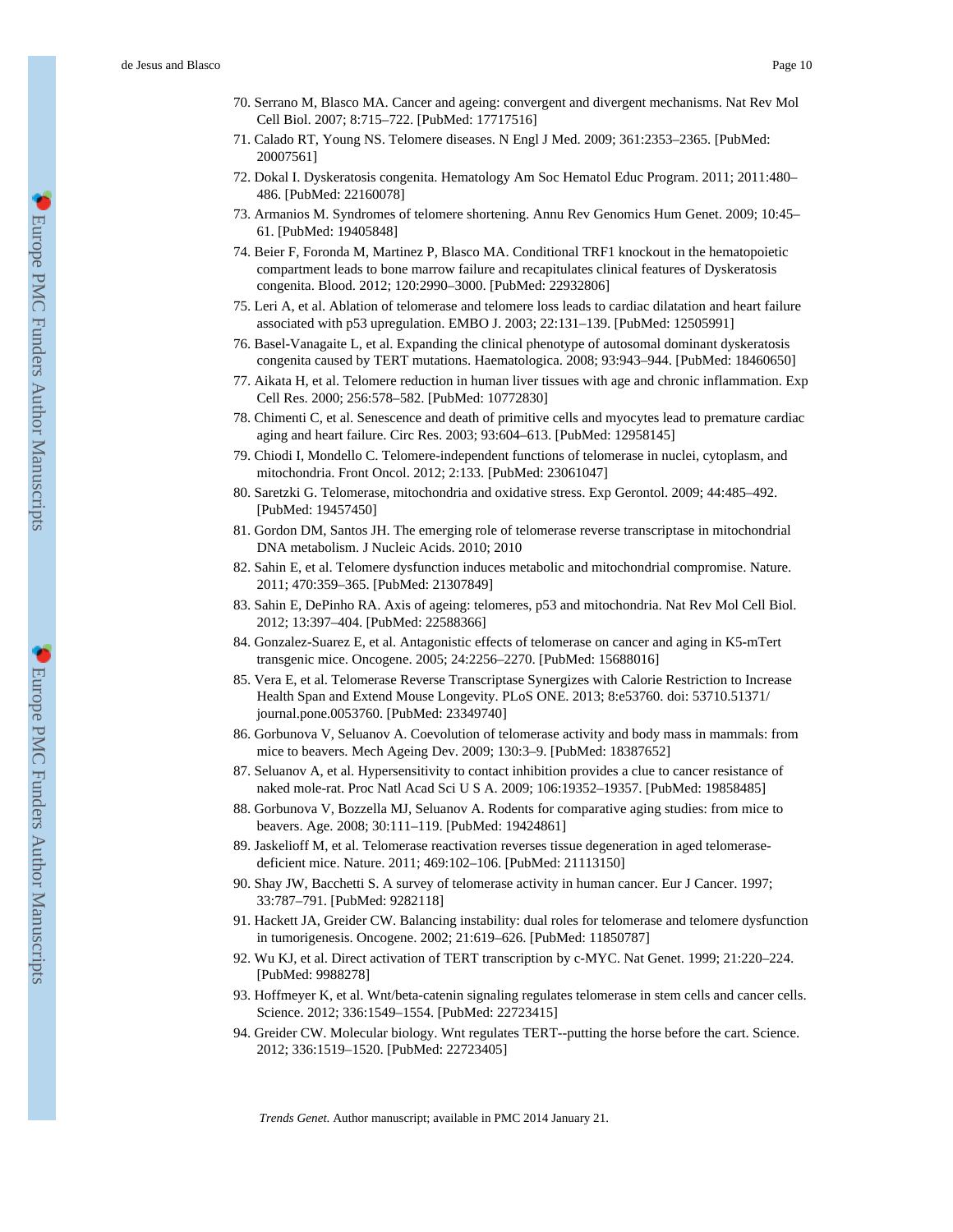- 95. Kyo S, Inoue M. Complex regulatory mechanisms of telomerase activity in normal and cancer cells: how can we apply them for cancer therapy? Oncogene. 2002; 21:688–697. [PubMed: 11850797]
- 96. Park JI, et al. Telomerase modulates Wnt signalling by association with target gene chromatin. Nature. 2009; 460:66–72. [PubMed: 19571879]
- 97. Feldser DM, Greider CW. Short telomeres limit tumor progression in vivo by inducing senescence. Cancer Cell. 2007; 11:461–469. [PubMed: 17433785]
- 98. Begus-Nahrmann Y, et al. Transient telomere dysfunction induces chromosomal instability and promotes carcinogenesis. J Clin Invest. 2012; 122:2283–2288. [PubMed: 22622037]
- 99. Ding Z, et al. Telomerase reactivation following telomere dysfunction yields murine prostate tumors with bone metastases. Cell. 2012; 148:896–907. [PubMed: 22341455]
- 100. Gonzalez-Suarez E, et al. Telomerase-deficient mice with short telomeres are resistant to skin tumorigenesis. Nat Genet. 2000; 26:114–117. [PubMed: 10973262]
- 101. Chin L, et al. p53 deficiency rescues the adverse effects of telomere loss and cooperates with telomere dysfunction to accelerate carcinogenesis. Cell. 1999; 97:527–538. [PubMed: 10338216]
- 102. Artandi SE, et al. Telomere dysfunction promotes non-reciprocal translocations and epithelial cancers in mice. Nature. 2000; 406:641–645. [PubMed: 10949306]
- 103. Chang S, et al. Modeling chromosomal instability and epithelial carcinogenesis in the telomerasedeficient mouse. Semin Cancer Biol. 2001; 11:227–239. [PubMed: 11407947]
- 104. Hu J, et al. Antitelomerase therapy provokes ALT and mitochondrial adaptive mechanisms in cancer. Cell. 2012; 148:651–663. [PubMed: 22341440]
- 105. Sachsinger J, et al. Telomerase inhibition in RenCa, a murine tumor cell line with short telomeres, by overexpression of a dominant negative mTERT mutant, reveals fundamental differences in telomerase regulation between human and murine cells. Cancer Res. 2001; 61:5580–5586. [PubMed: 11454711]
- 106. Herrera E, et al. Impaired germinal center reaction in mice with short telomeres. EMBO J. 2000; 19:472–481. [PubMed: 10654945]
- 107. Strong MA, et al. Phenotypes in mTERT+/− and mTERT−/− Mice Are Due to Short Telomeres, Not Telomere-Independent Functions of Telomerase Reverse Transcriptase. Mol Cell Biol. 2011; 31:2369–2379. [PubMed: 21464209]
- 108. Liang Y, et al. Stem-like cancer cells are inducible by increasing genomic instability in cancer cells. J Biol Chem. 2010; 285:4931–4940. [PubMed: 20007324]
- 109. Zhu Y, et al. Amplification and overexpression of peroxisome proliferator-activated receptor binding protein (PBP/PPARBP) gene in breast cancer. Proc Natl Acad Sci U S A. 1999; 96:10848–10853. [PubMed: 10485914]
- 110. Bhalla K, et al. PGC1alpha promotes tumor growth by inducing gene expression programs supporting lipogenesis. Cancer Res. 2011; 71:6888–6898. [PubMed: 21914785]
- 111. Rosengardten Y, et al. Stem cell depletion in Hutchinson-Gilford progeria syndrome. Aging Cell. 2011; 10:1011–1020. [PubMed: 21902803]
- 112. Schlessinger D, Van Zant G. Does functional depletion of stem cells drive aging? Mech Ageing Dev. 2001; 122:1537–1553. [PubMed: 11511395]
- 113. Ruzankina Y, et al. Deletion of the developmentally essential gene ATR in adult mice leads to age-related phenotypes and stem cell loss. Cell Stem Cell. 2007; 1:113–126. [PubMed: 18371340]
- 114. Rossi DJ, et al. Deficiencies in DNA damage repair limit the function of haematopoietic stem cells with age. Nature. 2007; 447:725–729. [PubMed: 17554309]
- 115. Rando TA. Stem cells, ageing and the quest for immortality. Nature. 2006; 441:1080–1086. [PubMed: 16810243]
- 116. Jung P, et al. Isolation and in vitro expansion of human colonic stem cells. Nat Med. 2011; 17:1225–1227. [PubMed: 21892181]
- 117. Sperka T, et al. DNA damage checkpoints in stem cells, ageing and cancer. Nat Rev Mol Cell Biol. 2012; 13:579–590. [PubMed: 22914294]
- 118. Jordan CT, et al. Cancer stem cells. N Engl J Med. 2006; 355:1253–1261. [PubMed: 16990388]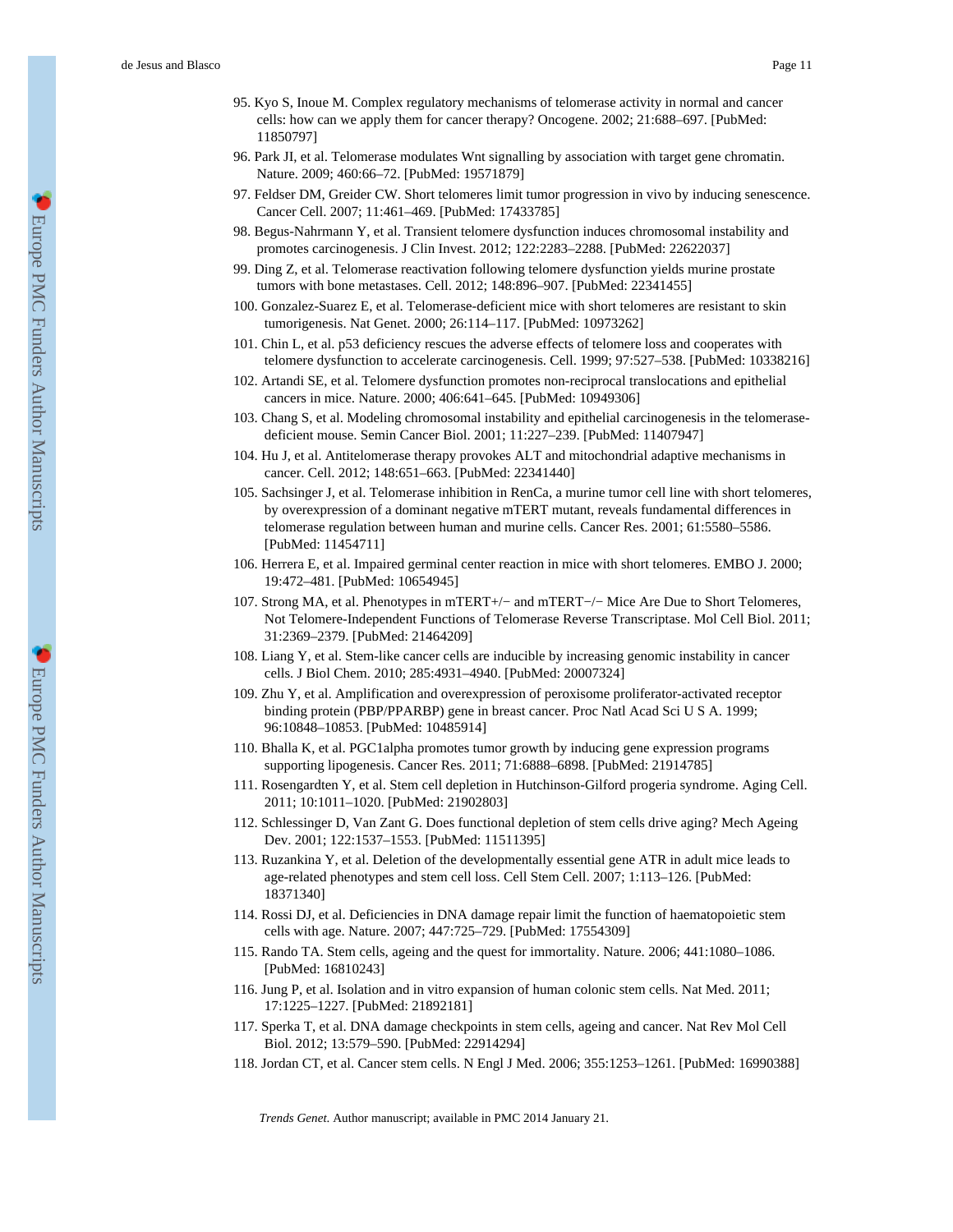- 119. Reya T, et al. Stem cells, cancer, and cancer stem cells. Nature. 2001; 414:105–111. [PubMed: 11689955]
- 120. de Jesus BB, et al. The telomerase activator TA-65 elongates short telomeres and increases health span of adult/old mice without increasing cancer incidence. Aging Cell. 2011; 10:604–621. [PubMed: 21426483]
- 121. Kaplitt MG, et al. Safety and tolerability of gene therapy with an adeno-associated virus (AAV) borne GAD gene for Parkinson's disease: an open label, phase I trial. Lancet. 2007; 369:2097– 2105. [PubMed: 17586305]
- 122. Buning H, et al. Recent developments in adeno-associated virus vector technology. J Gene Med. 2008; 10:717–733. [PubMed: 18452237]
- 123. Fujiki T, et al. Regulatory mechanisms of human and mouse telomerase reverse transcriptase gene transcription: distinct dependency on c-Myc. Cytotechnology. 2010; 62:333–339. [PubMed: 20454928]
- 124. Weise JM, Gunes C. Differential regulation of human and mouse telomerase reverse transcriptase (TERT) promoter activity during testis development. Mol Reprod Dev. 2009; 76:309–317. [PubMed: 18729084]
- 125. Collins K, Mitchell JR. Telomerase in the human organism. Oncogene. 2002; 21:564–579. [PubMed: 11850781]
- 126. Prowse KR, Greider CW. Developmental and tissue-specific regulation of mouse telomerase and telomere length. Proc Natl Acad Sci U S A. 1995; 92:4818–4822. [PubMed: 7761406]
- 127. Harley CB, et al. A natural product telomerase activator as part of a health maintenance program. Rejuvenation Res. 2011; 14:45–56. [PubMed: 20822369]
- 128. Eitan E, et al. Novel telomerase-increasing compound in mouse brain delays the onset of amyotrophic lateral sclerosis. EMBO Mol Med. 2012; 4:313–329. [PubMed: 22351600]
- 129. Artandi SE, et al. Constitutive telomerase expression promotes mammary carcinomas in aging mice. Proc Natl Acad Sci U S A. 2002; 99:8191–8196. [PubMed: 12034875]
- 130. Gonzalez-Suarez E, et al. Cooperation between p53 mutation and high telomerase transgenic expression in spontaneous cancer development. Mol Cell Biol. 2002; 22:7291–7301. [PubMed: 12242304]
- 131. Canela A, et al. Constitutive expression of tert in thymocytes leads to increased incidence and dissemination of T-cell lymphoma in Lck-Tert mice. Mol Cell Biol. 2004; 24:4275–4293. [PubMed: 15121848]
- 132. Sarin KY, et al. Conditional telomerase induction causes proliferation of hair follicle stem cells. Nature. 2005; 436:1048–1052. [PubMed: 16107853]
- 133. Fauce SR, et al. Telomerase-based pharmacologic enhancement of antiviral function of human CD8+ T lymphocytes. J Immunol. 2008; 181:7400–7406. [PubMed: 18981163]
- 134. Zhou QG, et al. Hippocampal telomerase is involved in the modulation of depressive behaviors. J Neurosci. 2011; 31:12258–12269. [PubMed: 21865469]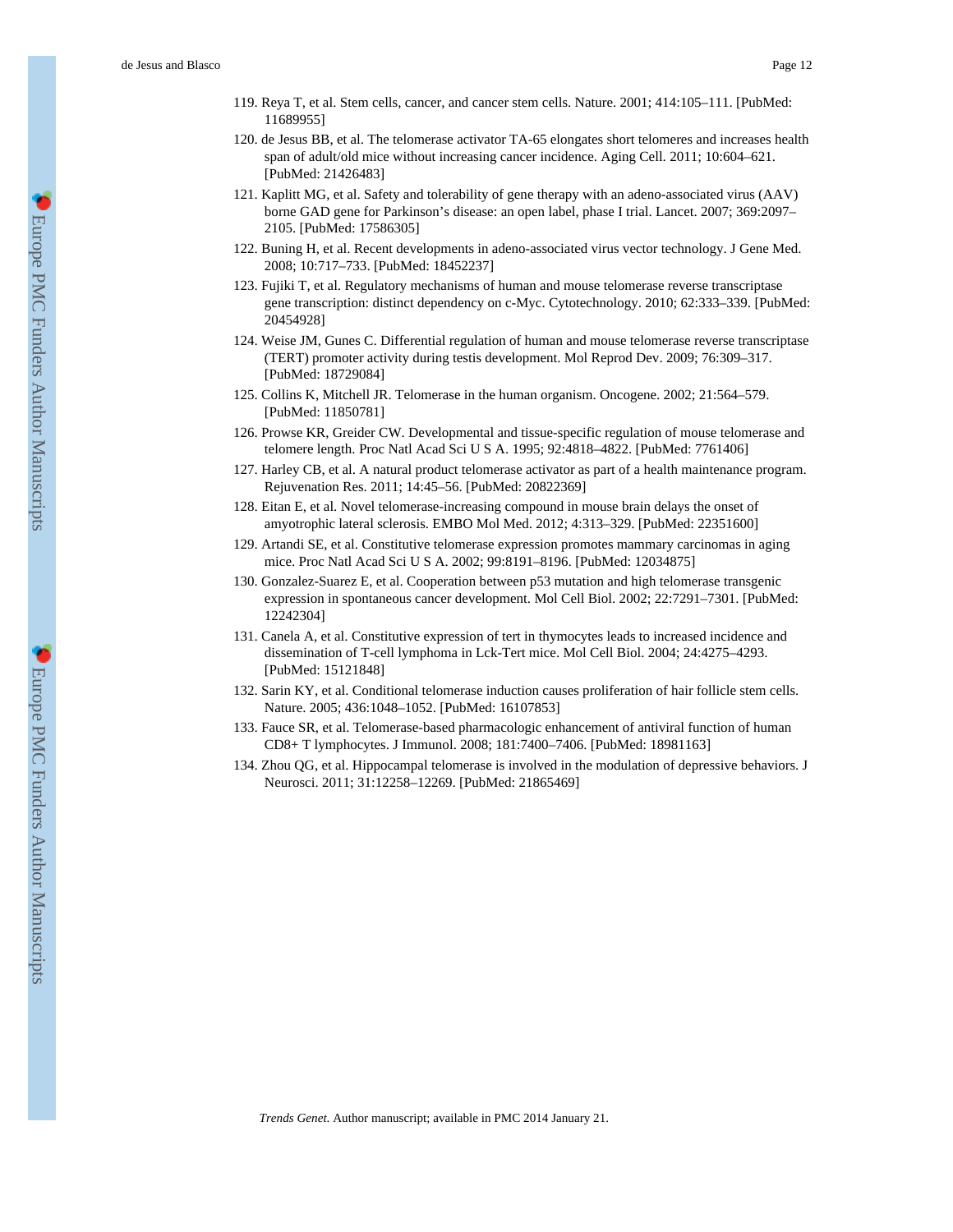

#### **Figure 1. Short telomeres in aging and cancer.**

Major pathways affected by short telomeres and their impact on aging or cancer. DNA damage and tumor suppressor activity have been shown to impact tissue decline and aging. When DNA damage checkpoints are bypassed, cells with short telomeres could potentially progress to cancer. The role of stem cells with short telomeres in cancer and whether short telomeres could modulate other pathways independently of p53 (such as mitochondrial dysfunction) remains unknown.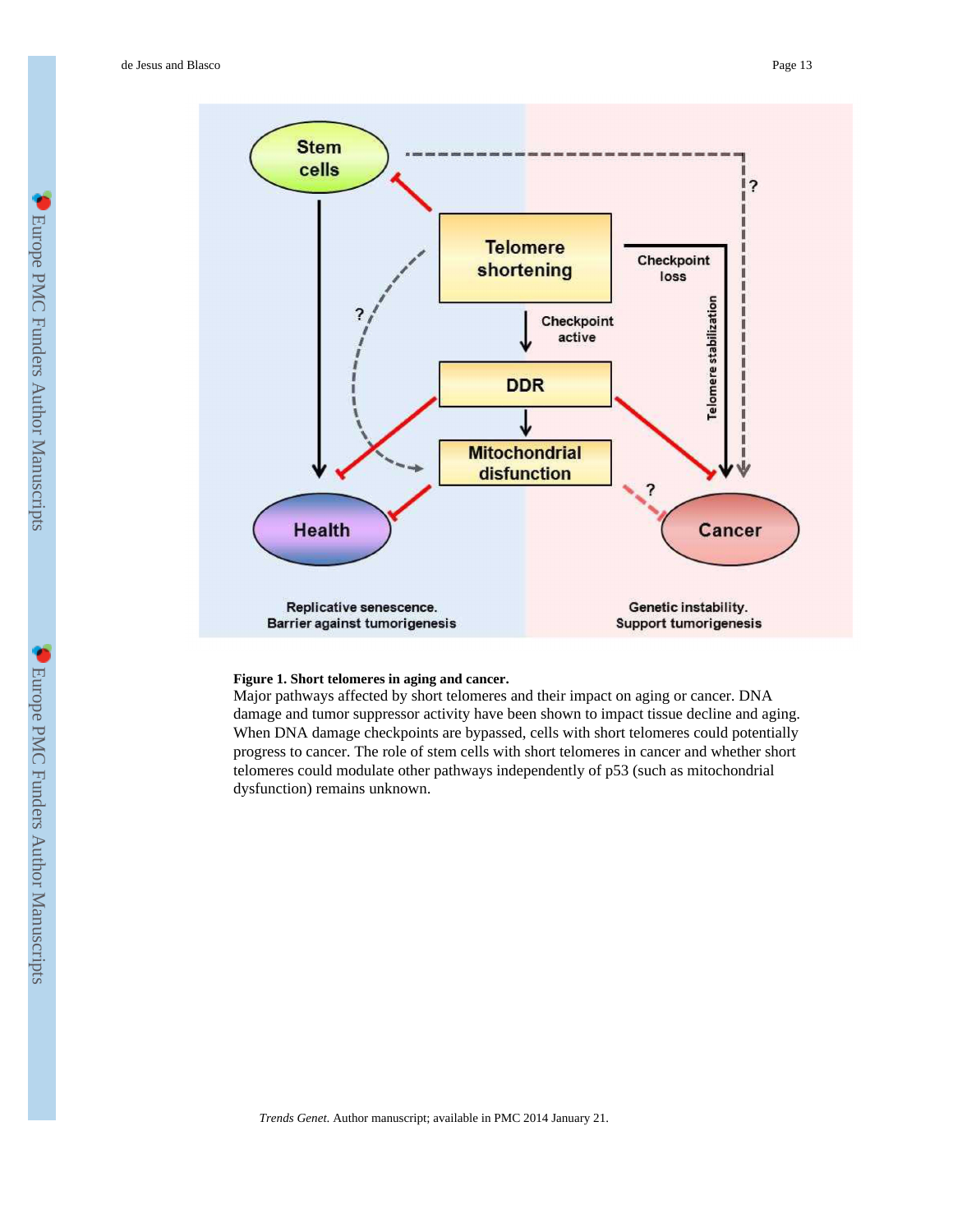de Jesus and Blasco Page 14

| Ref | <b>Model / Telomerase activation</b>                                                                   | Cancer                                                                                                                             | Aging                                                                                                                                  | <b>Comments</b>                                                                                                                                                                                                                   |  |  |  |  |  |
|-----|--------------------------------------------------------------------------------------------------------|------------------------------------------------------------------------------------------------------------------------------------|----------------------------------------------------------------------------------------------------------------------------------------|-----------------------------------------------------------------------------------------------------------------------------------------------------------------------------------------------------------------------------------|--|--|--|--|--|
| 25  | C57B1/6<br>$\bullet$<br>Germline<br>$\bullet$<br>K5-mTERT<br>٠                                         | Stratified epithelia<br>histologically normal More<br>tumors after DMBA+TPA<br>treatment. Skin more sensitive<br>to esters.        | Increased wound-healing                                                                                                                | High levels of<br>telomerase<br>activity in<br>stratified epithelia<br>do not alter the<br>normal epithelium<br>structure and are<br>not associated<br>with changes in<br>p53, Ras or c-Myc<br>levels.                            |  |  |  |  |  |
| 129 | FVB/n strain<br>$\bullet$<br>Germline<br>CAG promoter<br>$\bullet$                                     | Higher incidence of breast<br>carcinoma in all but 1 female<br>of founder A. No differences in<br>males.                           | n.d.                                                                                                                                   | No susceptibility<br>to spontaneous or<br>DMBA-induced<br>papillomas in<br>mTERT Tg mice.<br>Enforced mTERT<br>expression did not<br>alter the high rate<br>of spontaneous<br>tumor formation<br>in Ink4a/Arf-<br>deficient mice. |  |  |  |  |  |
| 130 | C57Bl/6<br>$\bullet$<br>Germline<br>$\bullet$<br>K5-mTERT and K5-mTERT/p53 <sup>-/-</sup><br>$\bullet$ | Higher tumor incidence<br>(spontaneous pre- neoplastic<br>and neoplastic lesions in<br>stratified and non-stratified<br>epithelia) | Lower lifespan in both<br>k5-mTERT or k5-<br>$mTERT/p53^{-/-}$                                                                         | Loss of p53<br>results in a<br>dramatic decrease<br>in the life span of<br>these mice,<br>concomitantly<br>with an increased<br>incidence of<br>tumors, in<br>particular<br>lymphomas.                                            |  |  |  |  |  |
| 131 | C57B1/6<br>Germline<br>Lck-TERT mice                                                                   | Higher incidence of<br>spontaneous lymphoma.                                                                                       | n.d.                                                                                                                                   | Lck-Tert<br>thymocytes show<br>greater<br>spontaneous and<br>IR-induced<br>chromosomal<br>instability.                                                                                                                            |  |  |  |  |  |
| 84  | C57Bl/6<br>٠<br>Germline<br>$\bullet$<br>K5-mTERT<br>٠                                                 | More hyperproliferative lesions                                                                                                    | Increased maximal<br>lifespan<br>Decreased degenerative<br>lesions (kidney, male<br>germ line)                                         |                                                                                                                                                                                                                                   |  |  |  |  |  |
| 132 | FVB/n strain<br>$CMV$ enhancer/ $\beta$ -actin promoter                                                | n.d.                                                                                                                               | Enhancing of hair<br>growth through stem cell<br>mobilization<br>(independently of the<br>TERC component)                              |                                                                                                                                                                                                                                   |  |  |  |  |  |
| 14  | C57Bl/6<br>Germline<br>$\bullet$<br>K5-mTERT/Sp53 and K5-mTERT/Sp53/SArf/Sp16<br>$\bullet$             | Higher tumor incidence<br>(mainly lymphomas) and<br>similar lifespan (K5-mTERT/<br>Sp53 vs K5-mTERT)                               | Lower tumor incidence<br>and higher lifespan and<br>health-span in K5-<br>mTERT/Sp53/SArf/<br>Sp16 vs K5-mTERT/<br>Sp53 or WT controls |                                                                                                                                                                                                                                   |  |  |  |  |  |
| 89  | $G4^{TERT-ER}$ mice (30–35 week old C57Bl/6)<br>4-OHT activation late in life                          | Telomerase activation was not<br>sufficient to promote<br>tumorigenesis.                                                           | Extended life and health<br>span                                                                                                       | Chromosomal<br>instability was<br>referred.                                                                                                                                                                                       |  |  |  |  |  |

**Table 1 Outcomes of enforced expression of telomerase in mice.**